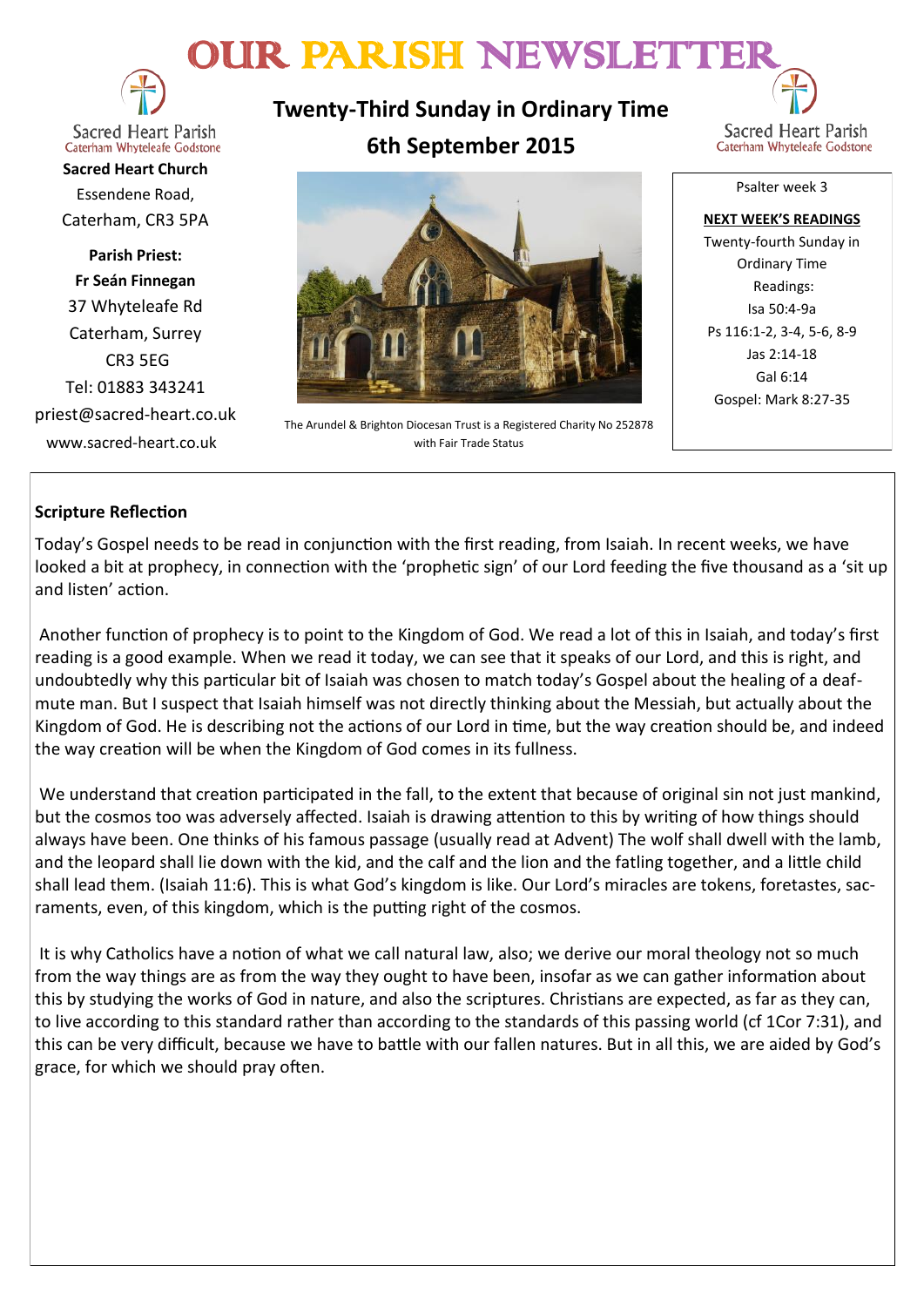#### **St Vincent De Paul (SVP)**



Our next meeting will take place on Thursday 10<sup>th</sup> September at 7.30pm in the Committee Room (above the Bar in the Centenary Hall). Please do come along, even if you would just like to find out more. You will be most welcome. The SVP summarises the work of the Society with the phrase 'Turning Concern into Action'.



# **The Guild Of Friends of St Lawrence's Church - Coffee Morning**

Saturday 19th September 10am to 12pm in the Ancient Church

\*Bring and Buy\* Cakes\* Raffle\*

Entry £1 to include refreshments

Last Guided Tour of the summer 20th September.

This is always a good opportunity for the members to make an annual subscription. Many thanks



Ш

**THE JOHN FISHER SCHOOL - Vacancy SITE ASSISTANT**

**required as soon as possible**

**Salary Scale 3/4 – Salary range £18,045 - £21,552 full time equivalent**

The school is currently looking to employ a permanent Site Assistant to work with the Site Supervisor to ensure that the school grounds and premises are a clean, tidy, safe and well maintained environment. The hours are 20 per week, all year round. These hours are to be worked 7am – 11am but flexibility is required.

Application forms (support staff) are available by downloading via the website on [www.johnfisherschool.org](http://www.johnfisherschool.org) where further information on the school may also be found. Completed application forms should be sent with a covering letter to Mrs Rigby, the Office Manager on [jrigby3@suttonmail.org](mailto:jrigby3@suttonmail.org) by 12 noon on the closing date Friday,  $18<sup>th</sup>$  September 2015. Interviews will be held on Thursday,  $24<sup>th</sup>$  September 2015.

*The School is committed to safeguarding and promoting the welfare of children and to equality of opportunity. An enhanced CRB will be required.*

## **Offertory Collection**

Sincere thanks for your generosity last weekend: Offertory: £837.25 (Gift Aid £290)



Organ and piano

7.30 pm Saturday 12 September **United Reformed Church** 21 Bluehouse Lane, Oxted, RH8 0AA **Admission free** 

wine, refreshments, retiring collection Te Félite en en en en en en

m≣ **Health & Safety** 

**III** Please exercise care if using the front steps to exit the Ш **III** Church. Please remember we have an alternative exit Ш III with a ramp and hand rails at the side of the Church. Ш 

#### **Can you help?**

We could do with some muscle, please! We would like to bring up the altar and font from St Thomas' (both stone!) on Monday. We have a van, but some strong men (or indeed strong women) would be very welcome. If you can help, please let me (Fr Seán) know asap. We plan to meet at St Thomas' at midday, and, God willing, the job should be done in an hour or so.

Also...

The parish has several projects in mind for the coming months, such as the squash court conversion into St Thomas' Hall, refurbishment of the Old Hall, restoration of paintings in the sanctuary, and improvements to parking and access. These will be discussed in open forum soon. In the meantime, we wonder if anyone in the parish has experience of seeking relevant grants that might help the parish fund these projects, and who would be prepared to help us prepare and submit grant applications?

## **School forms**

Fr Seán will be signing school forms after Sunday Masses. Please bring the appropriate documentation with you.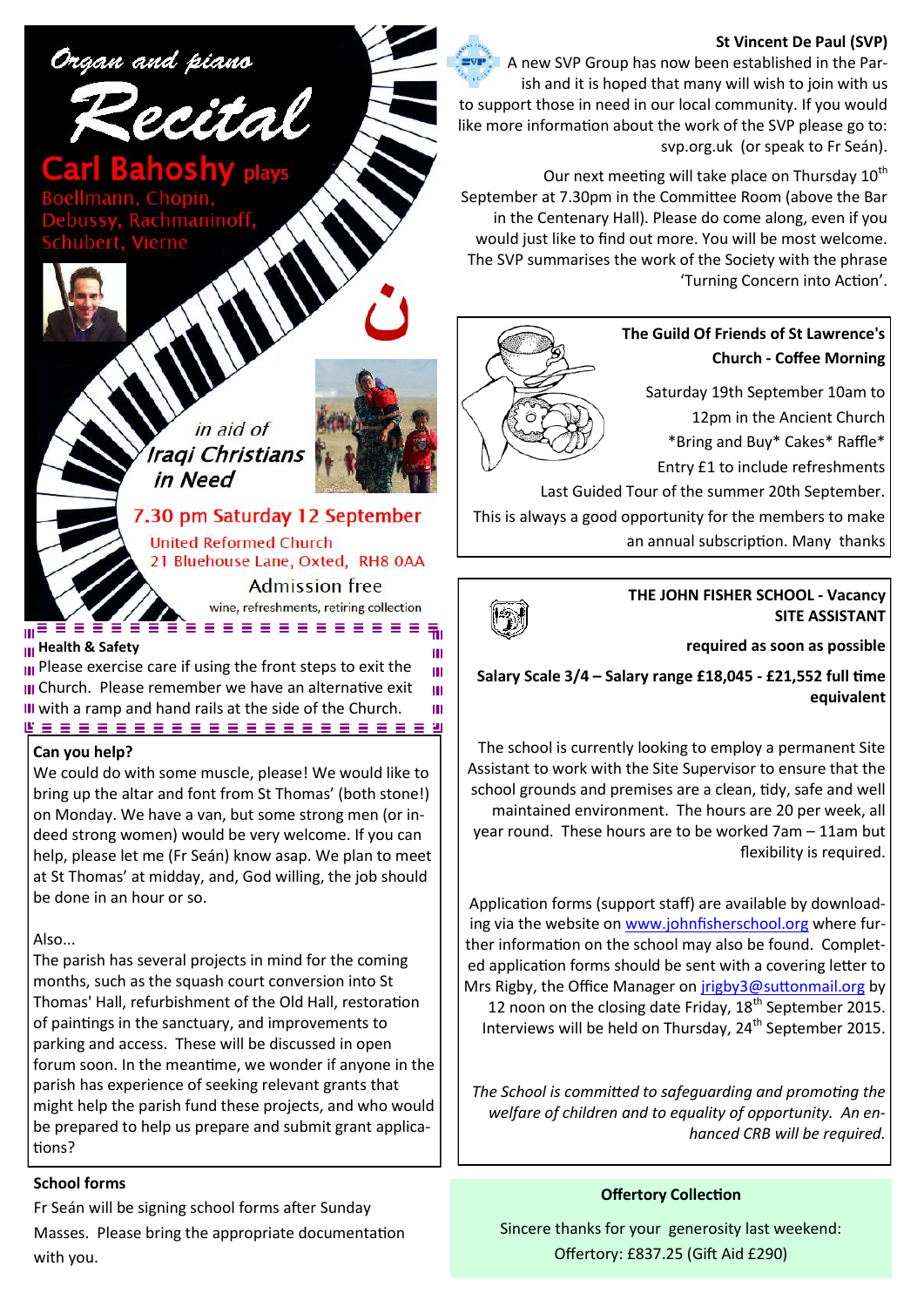# **WHAT'S ON IN THE PARISH THIS WEEK**

| Sun 6th:     | CHILDREN'S liturgy at 9am & 10:45am Masses |
|--------------|--------------------------------------------|
|              | Teas & Coffee after 9am & 10:45am Mass     |
| Mon:         | Teas & Coffees after Mass (Old Hall)       |
| Tues:        | 9:15-11:15 Toddler Group (Old Hall)        |
| Thurs:       | 7:30pm SVP meeting (Committee Room)        |
|              | 8pm Baptism Preparation Course (Old Hall)  |
| Sun $13$ th: | CHILDREN'S liturgy at 9am & 10:45am Masses |
|              | Leaven Group meeting after 9am Mass        |
|              | Teas & Coffee after 10:45am Mass           |
|              |                                            |

## **APF Red Boxes**

Would all promoters please collect the contents of the red boxes from their members and either leave it in the



presbytery clearly marked with your name and a phone number or hand it to me by 27 September. Would any one in the parish who has a red box but does not have a promoter to collect their money please contact me. Moyra Brohier 342928, Local Secretary, APF Red Boxes.

# **Movements in the Soul Towards Union - Wisdom of Mourning and Desire**

Led by Julienne McLean, Viv Stacey and Judy Barber Saturday, 26 September: 11.00 am - 4.00 pm House of Prayer, 35 Seymour Road, East Molesey, Surrey KT8 0PB

A day of teaching, creative reading and silence with writings from the Spanish Mystical tradition. Cost: £20. Please bring a packed lunch.

*Please contact us on: 020 8941 2313 or email: [houseofprayer@hotmail.co.uk](mailto:houseofprayer@hotmail.co.uk) to reserve a place.*

# **Poetry Workshop: The Stillness of Well Waters**

## Led by Helen Overell

Saturday, 10 October: 10.30 am - 4.30 pm at House of Prayer, 35 Seymour Road, East Molesey, Surrey KT8 0PB This creative space provides a touchstone for ideas and gives an opportunity to put words on the page. The writing exercises are both individual and collaborative with opportunities for sharing. Cost: £20. Please bring a packed lunch. *Please contact us on: 020 8941 2313 or email: [houseofprayer@hotmail.co.uk](mailto:houseofprayer@hotmail.co.uk) to reserve a place.*

# *9am Leaven Group*

*The Group will meet following 9am Mass on Sunday 13th September. If there is any item you would like discussed or you have any suggestions concerning 9am Sunday Mass then please speak to one of the group Members (Pat Magnus, Joy Cutler, Moyra Brohier, Mark Ryland, Tree Dodington, Cheryl Daly, Rosemary Kinman, Richard and Val Williams, Frances Roberts or Michele Anderson). If not to the Welcomer who will let one of the group know.*



**Your Prayers are requested for the following persons who are ill or housebound.** 

Pat Knight; Kathleen & John Saunders; Helen Keogh; Daisy Hill; Christopher Browne; Kit Monk; Krista Thompson; Jane Hill; Rosemary Whale; Pam Weaver; Jimmy Mullen; Bernie Horrocks; Margaret Robertson; Heather Tordimah; Jenny Rowen; Elizabeth Daley; Eileen, Mel & Rose Lattimore; Bryan Smith; Rose Knight; Oliver Farrell; Seeta Pillay; Christopher Miles; Pat McCoy; John Dunlop, Elise O'Connor, Malcolm Bowen, John Gilford, Chris Norman, Bridget Crook, Baby Tabitha Harrison, Christine Vernon, Peggy Sisman, Maureen Kelly, Sheila French & Val Williams.

#### **Weddings**

Congratulations to Jennie Lomas & Dean Eaton who will be married this week.

#### **Second Collections**

Today there will be a second collection for The Seminary Fund - this collection is eligible for Parish Gift Aid so please use for Parish envelopes.

Next Sunday there will be a second collection for Justice & peace in the World - this collection is **not** eligible for Parish Gift Aid.

#### **Parish Women's Group**

The Parish Women's Group will hold a business meeting on Friday 18th September 2015 at 7:30pm in the Old Hall. All are welcome.

# **Baptisms**



Francesca Langan will be Baptised next week. Please keep her in your prayers. Thank you

#### **FIRST HOLY COMMUNION 2015 /2016**

Dear Parents / Carers,



Please note that all Catholic children who will be in Year 3 or above in September 2015 will be eligible to

make their First Holy Communion in 2016. We will have registration forms and details of the programme in September. Your children will need to be baptised and your family must be registered with the Parish.

*Have you registered with the Parish yet?* Forms can be downloaded from the website [www.sacred](http://www.sacred-heart.co.uk)-heart.co.uk , (under Our Parish). There are also some hard copies at the back of the church. If you have any questions, please contact **Anne Marie Young** via email on [fhc.sacredheart@gmail.com](mailto:fhc.sacredheart@gmail.com) .